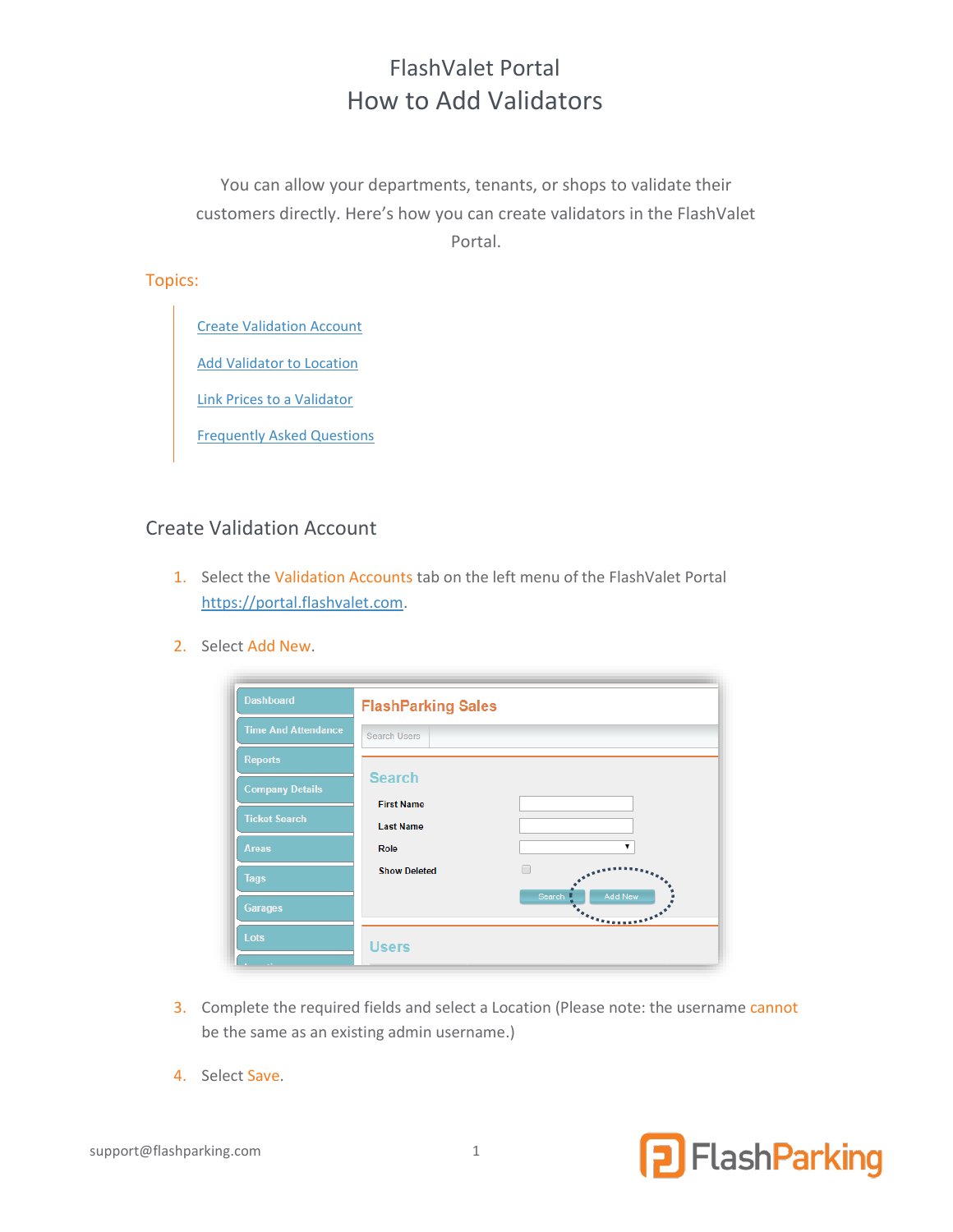## <span id="page-1-0"></span>Add Validator to Location

- 1. Click the Locations tab on the left menu > select a location.
- 2. Select the Validators tab on the top menu.

| Search<br>Details                   | <b>Departments</b><br>Prices | Rate Plans               | <b>Ticket Types</b>   | <b>Standard Shifts</b>  | <b>Shift Summaries</b> | Kiosks              | <b>Coupon Types</b><br><b>FlashPARCS</b> |          |
|-------------------------------------|------------------------------|--------------------------|-----------------------|-------------------------|------------------------|---------------------|------------------------------------------|----------|
| Non-Burnable Coupons                | <b>Capacity Management</b>   | Logical Zones            | <b>Parking Areas</b>  | <b>Clean Up Tickets</b> | Survey                 | Validators          | Coupon and Validation Search             |          |
| Klosk Self-Validator Schedule       | <b>Parking Accounts</b>      | Products                 | <b>Product Groups</b> | <b>Sign Monitors</b>    | FlashPass              |                     | <b>FlashPass Amounts</b>                 | Price C. |
| <b>Holiday Profiles</b><br>Profiles | <b>Holiday Schedule</b>      | <b>Reason Codes</b>      | Restrictions          | <b>Access Zones</b>     | Custom Labels          | <b>Custom Texts</b> |                                          |          |
| Created:                            |                              | 10/18/2018 5:56 PM       |                       |                         |                        |                     |                                          |          |
| Show Edit History                   |                              |                          |                       |                         |                        |                     |                                          |          |
|                                     | required field               |                          |                       |                         |                        |                     |                                          |          |
| <b>Name</b>                         |                              | <b>FlashPARCS Garage</b> |                       |                         |                        |                     |                                          |          |

- 3. Click Add New and enter the required information. (Provide the same user email address used in Create Validator User Step 3 above to skip the PIN.)
- 4. Select Can Validate and any additional desired options. (Note: Can Print Validation enables printed validation barcodes from the Validation Portal).

| rst Nan                     | ٠                                   |
|-----------------------------|-------------------------------------|
| <b>Last Name</b>            | ٠                                   |
| <b>Mobile Number</b>        |                                     |
| <b>E-Mail Address</b>       |                                     |
| <b>Password</b>             |                                     |
| <b>Repeat Password</b>      |                                     |
| <b>Can Validate</b>         | ⋒                                   |
| <b>Can Request Vehicle</b>  | ⋒                                   |
| <b>Can Add Users</b>        | ∩                                   |
| <b>Can Print Validation</b> | $\Box$                              |
| <b>Can Print Coupon</b>     | $\qquad \qquad \Box$                |
| <b>Can Validate Mobile</b>  | ⋒                                   |
| <b>Can Open Gate</b>        | ⋒                                   |
| <b>Default Expiry Days</b>  |                                     |
| <b>Maximum Expiry Days</b>  |                                     |
| <b>Department</b>           | <b>All Departments</b>              |
|                             |                                     |
|                             | <b>New</b><br>Cancel<br><b>Save</b> |

<span id="page-1-1"></span>5. Select Save.

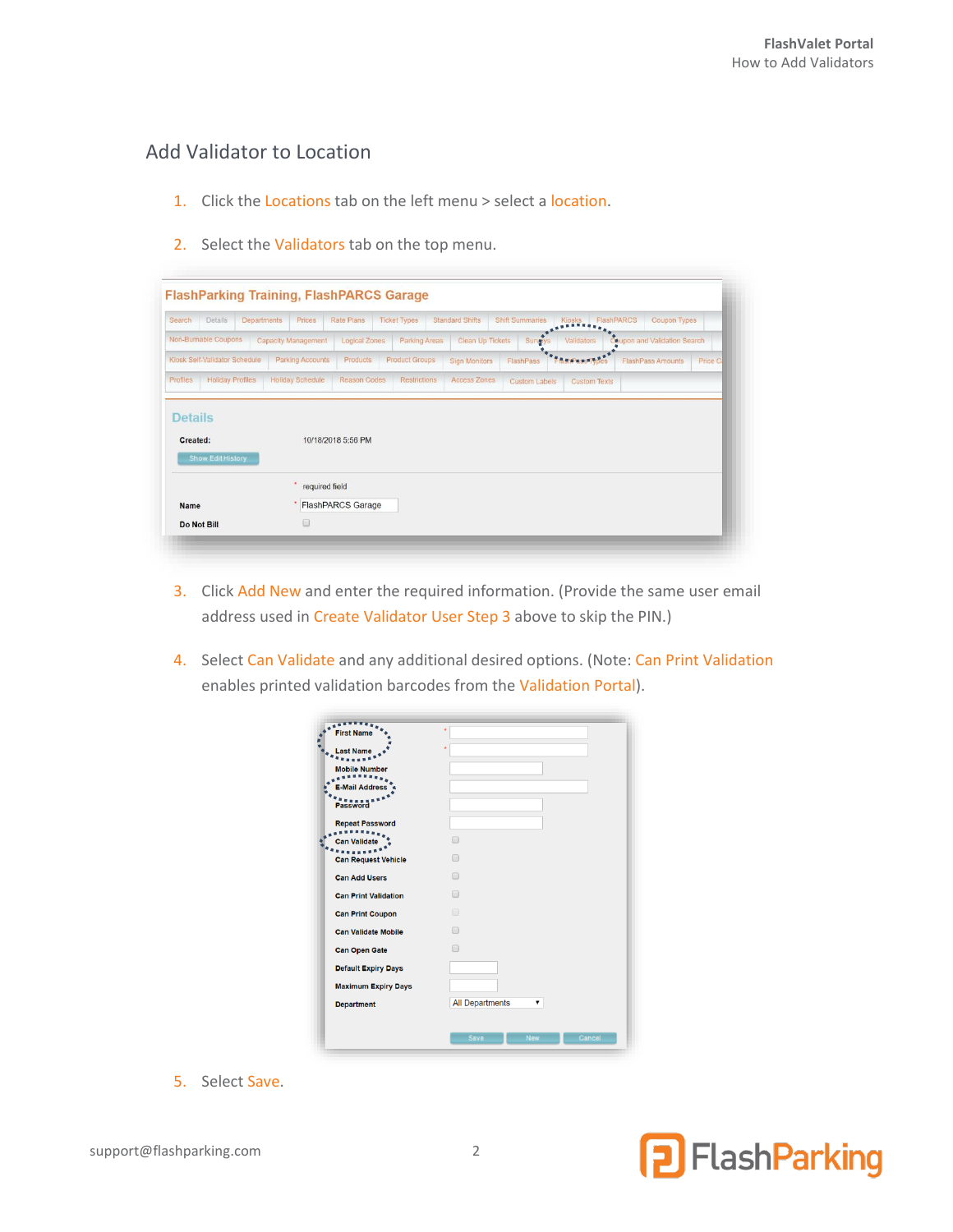6. Optional: if applicable, select Department to designate a validator for reporting purposes.

#### Link Prices to a Validator

- 1. Select the Validation Accounts tab on the left menu and select the newly created Validation Account.
- 2. Select the applicable validation prices for this validator under Validation Prices.
- 3. (Optional: select the Validator Skip PIN option to remove the PIN requirement for this validator.)

| <b>Email Address</b>       | catering@fpsales.com                          |
|----------------------------|-----------------------------------------------|
| <b>First Name</b>          | ×<br>Catering                                 |
| <b>Last Name</b>           | $\star$<br>Validator                          |
| Location                   | Hotel with Ticketless V ▼<br>×                |
| <b>Location Department</b> | <b>All Departments</b><br>▼                   |
| <b>Ticket Type</b>         | Select one<br>▼                               |
| Password                   |                                               |
| <b>Repeat Password</b>     |                                               |
| <b>Validator Skip PIN</b>  |                                               |
| <b>Validation Prices</b>   |                                               |
| <b>Full Validation</b>     | ᢦ                                             |
|                            | Save<br>Cancel<br><b>Delete</b><br><b>New</b> |

<span id="page-2-0"></span>4. Select Save.